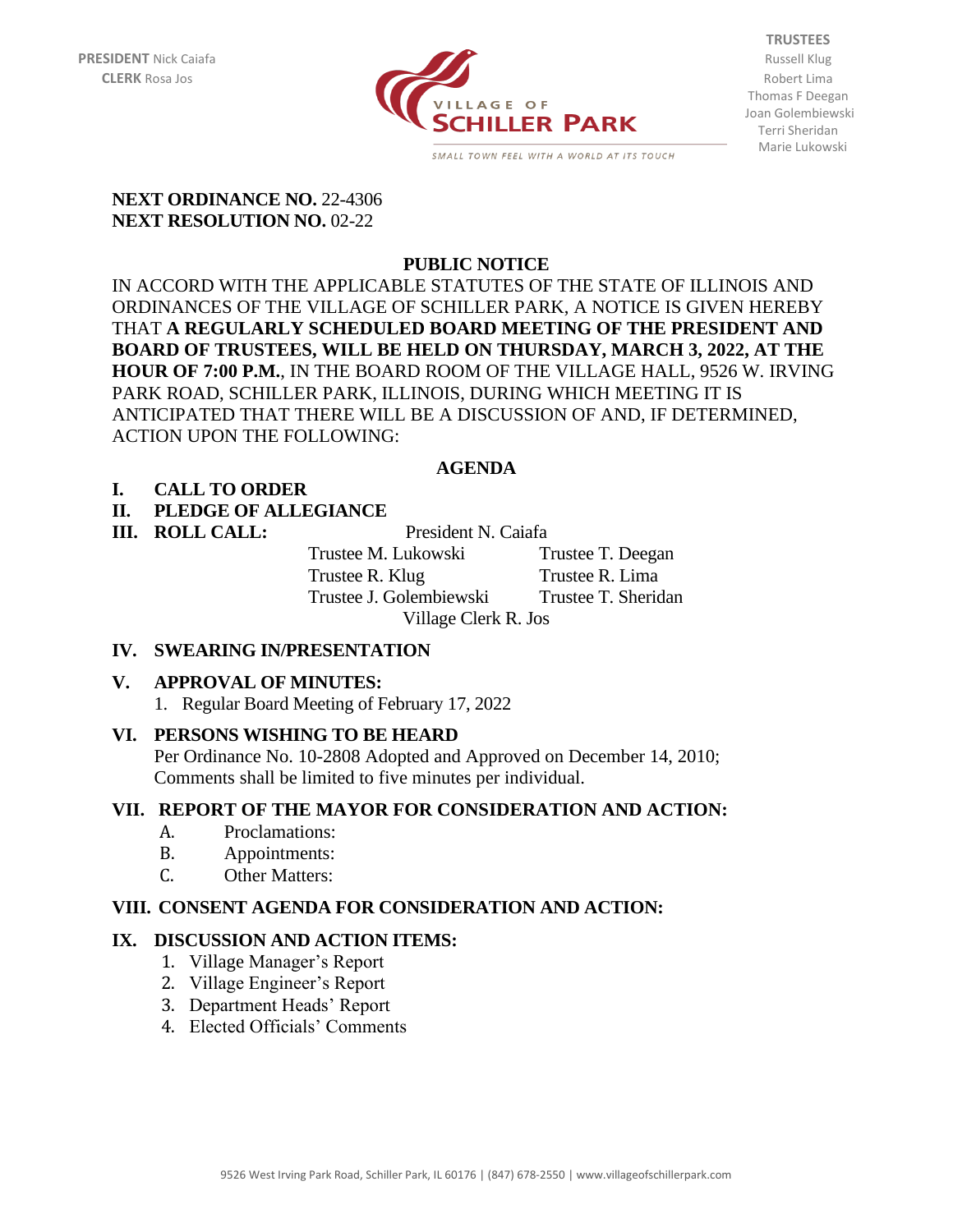- 5. Development Updates
- 6. Status of Infrastructure Improvement Project
- 7. Financial Matters Collections

#### **X. COMMITTEE REPORTS FOR CONSIDERATION AND ACTION:**

- A. LICENSE (Business, Liquor, Ordinances, Utilities, and General Permits) Chr. Lukowski, Klug, Deegan Current Report
- B. PUBLIC WORKS (Streets, Water, Storm Water, Engineering, Fleet/Building Maintenance) Chr. Klug, Lukowski, Golembiewski
	- 1. Motion to approve an agreement with View Transit LLC regarding a Transit Shelter Advertising & Maintenance Agreement and Authorize the Village Manager to Take Such Necessary Action to Execute and Effectuate Same.
	- 2. Motion to authorize the Village Manager to execute the attached proposal with Energetics for installation of a VFD on Pump #3 and related SCADA panel upgrade and effectuate the same.
- C. COMMUNITY DEVELOPMENT (Planning, Zoning, Health, Building, Environment, and Transportation) Chr. Golembiewski, Sheridan, Lima
	- 1. An Ordinance Amending Chapter 155 of Title XV of the New Millennium Code of the Village of Schiller Park, Cook County, Illinois Regarding Various Text Amendments to the Zoning Code (Zpa 22-T-01)

PUBLIC SAFETY (Police, Fire, Emergency Management, 911, and EMS) Chr. Deegan, Klug, Lukowski Current Report

- D. ADMINISTRATION/FINANCE (Human Resources, Insurance, Bills, Legal) Chr. Lima, Deegan, Sheridan
	- 1. Motion to Approve the Current List of Bills in the Amount of \$342,451.23. This Includes the Following Non-Recurring Invoices:
		- a. General Mechanical Services New HVAC Rooftop Unit/ PD Basement Unit
		- b. Brother's Asphalt 2021 Street Improvements (Payment 3 of 3)
		- c. Baxter & Woodman Consulting Engineers 2021 Sewer Televising Review
- E. RECREATION (Parks, Special Events, Senior Services, Library, and Historical Commission) Chr. Sheridan, Golembiewski, Lima Current Report

#### **XI. OTHER BUSINESS:**

#### **XII. EXECUTIVE SESSION:**